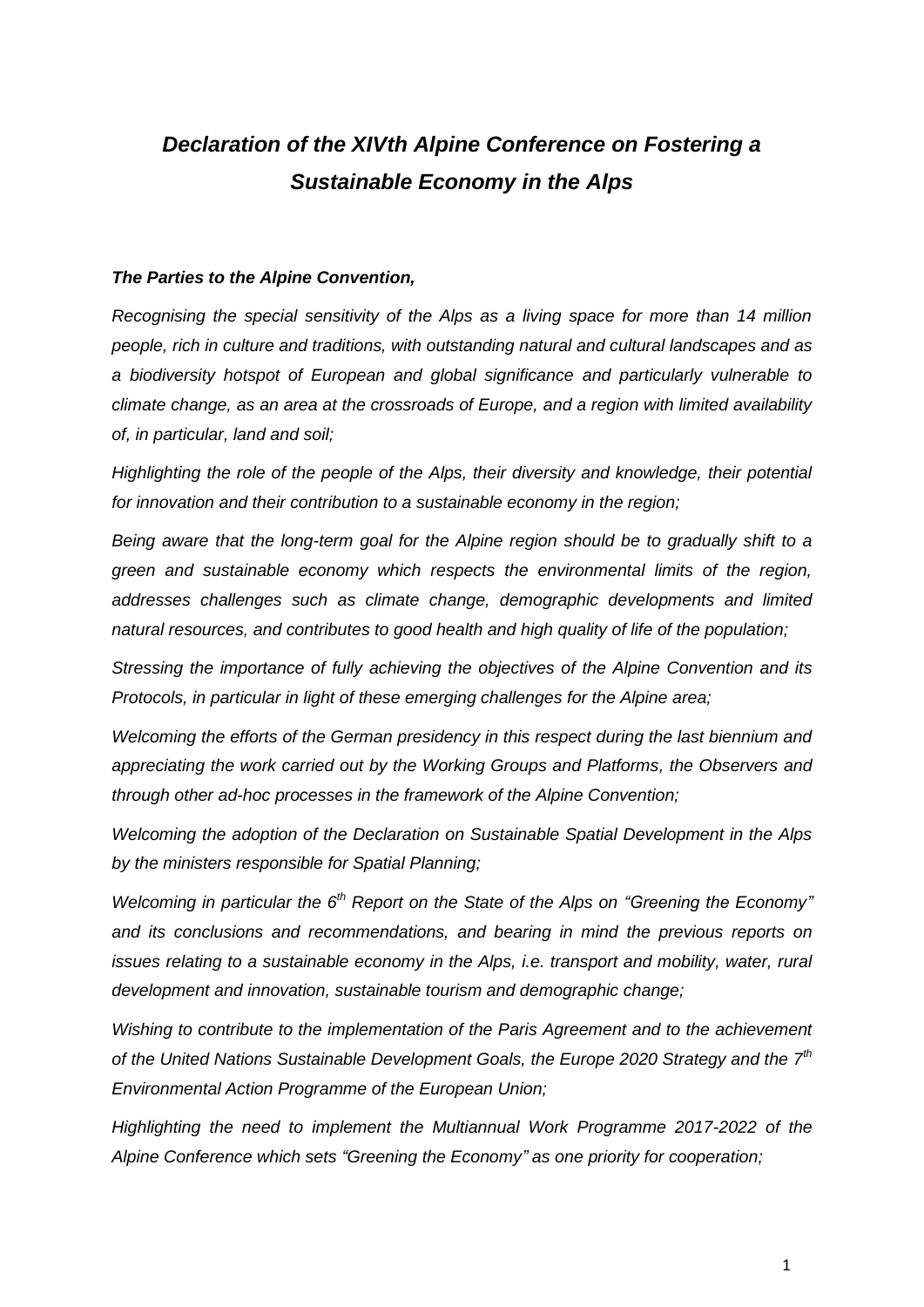*With the aim of fostering a sustainable economy in the Alps, declare the following:*

# *1. A Sustainable Alpine Economy will serve the needs of the people*

*The Parties to the Alpine Convention will define further progress towards a sustainable economy through objectives on climate change mitigation and adaptation, energy and resource efficiency and savings, in line with the preservation of ecosystem services, biodiversity and landscape, and translate such objectives into workable strategies and policies.* 

*Reinforcing their efforts to ensure the well-being of the alpine population, the Parties to the Alpine Convention will work towards making full use of the potential for competitiveness and green jobs. This potential lies in particular in the construction, energy, transport, tourism, industrial and service sector, as well as in agriculture and forestry – and can be achieved through the creation and further improvement of sustainable regional products and value chains.*

*When promoting green and sustainable innovation, the Parties to the Alpine Convention will draw on the knowledge, talent and cultural resources available in the Alps. Focussing on the population's capabilities and needs will enhance the region's resilience and adaptability to economic, social and environmental changes.*

*To better serve the people's needs for mobility, accessibility, clean air, a healthy environment and landscapes, the Parties to the Alpine Convention will continue their efforts to develop a sustainable, future-oriented transport policy through an intelligent mix of mobility options in and across the Alps for people and goods.*

*To deliver benefits for all parts of society, the Parties to the Alpine Convention will foster cooperation with and facilitate dialogues among all relevant actors including economic actors, citizens, experts, and governmental and non-governmental organisations. In order to develop integrated policies for a range of stakeholders, they encourage wide participation by all branches of their national and regional governments.*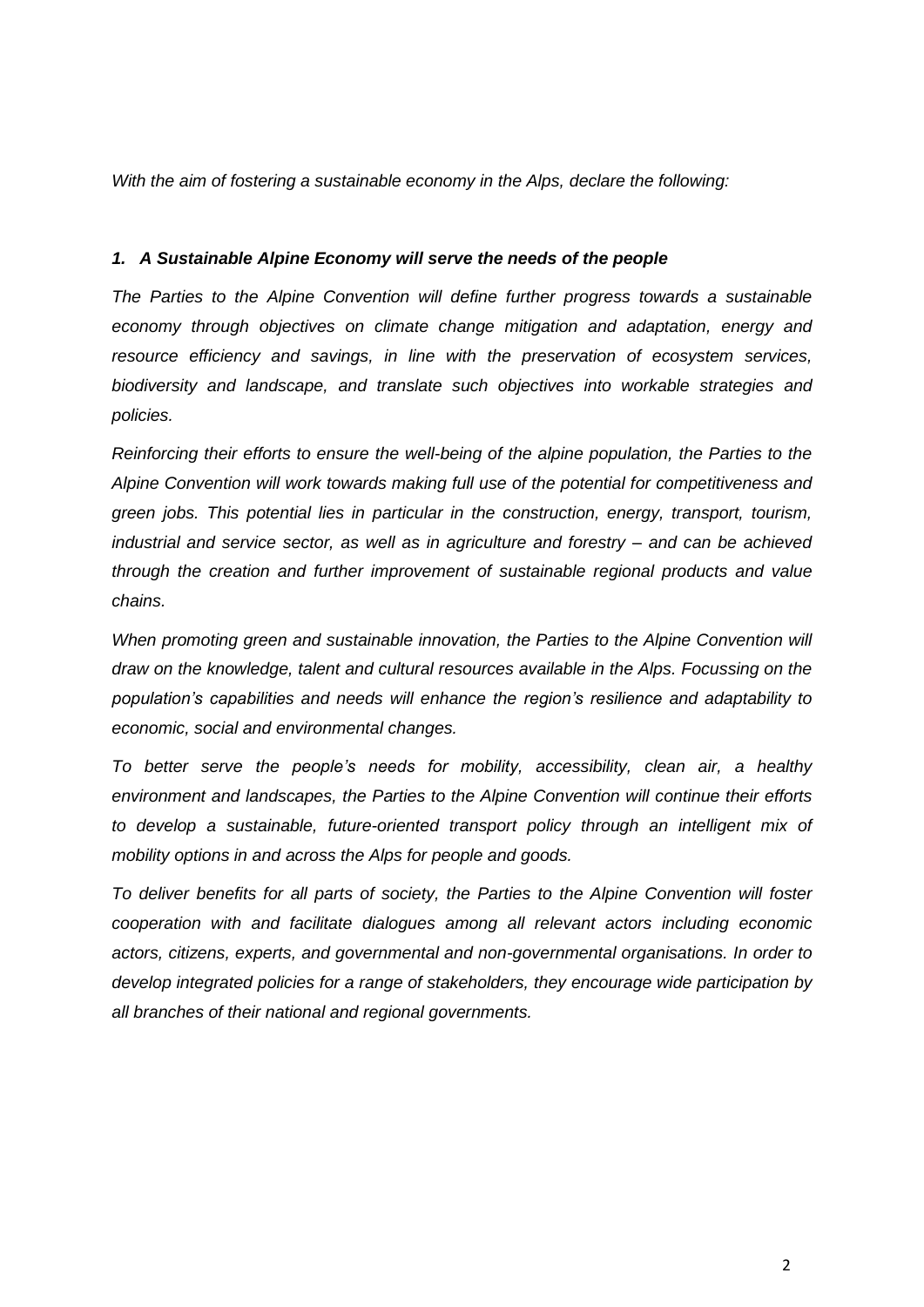## *2. A Sustainable Alpine Economy will help overcome climate and energy challenges*

*At the heart of a sustainable economy lies the transformation of the Alps into a climate resilient region in line with international and European agreements. Following the Paris Agreement, Parties to the Alpine Convention will increase action on mitigation and adaptation towards an ideal goal of overall climate neutrality in the Alps by 2050, and widen the reach of the Convention in this regard – also concerning public awareness.*

*The Alpine Climate Board established by this Alpine Conference will bring together the various existing initiatives at Alpine level and elaborate a system of measurable targets and objectives for a comprehensive Alpine climate neutrality strategy, taking into account the Convention's Climate Action Plan. The Parties to the Alpine Convention note with interest the establishment of the Virtual Alpine Observatory as a concrete measure of cooperation to enhance the scientific understanding of climatic processes relevant for the Alps, and look forward to receiving more information on its progress.*

*Developing efficient and low-carbon energy systems is key to a sustainable economy, with progress towards the "Vision Renewable Alps" as an important component. The Parties to the Alpine Convention highlight the importance of expanding renewable energy production capacities in accordance with nature conservation and sustainable land use. They will also continue to strive for energy efficiency and energy savings, including through low energy buildings and neighbourhoods as well as in the transport sector. They therefore note with great interest the results of the Alpine Building Conference initiative and look forward to the continuation of their exchange on these topics as well as of the architecture award "Constructive Alps" and of the efforts towards mitigation and energy efficiency in the hotel and tourism sector.* 

*In order to further develop the potential for climate mitigation and adaptation on a local and regional level, the Parties to the Alpine Convention will continue supporting the numerous constructive efforts undertaken by local administrations and their networks as well as by non-governmental actors and businesses. Building resilience across the Alpine territory can also increase its potential for green growth. This can be attained by increasing the efforts of all stakeholders at all levels, including municipalities, citizens and the business sector towards adaptation to climate change by means of projects at all territorial levels, also by valuing the results achieved on the matter in the framework of the Alpine Convention through original initiatives and joint research and cooperation projects.*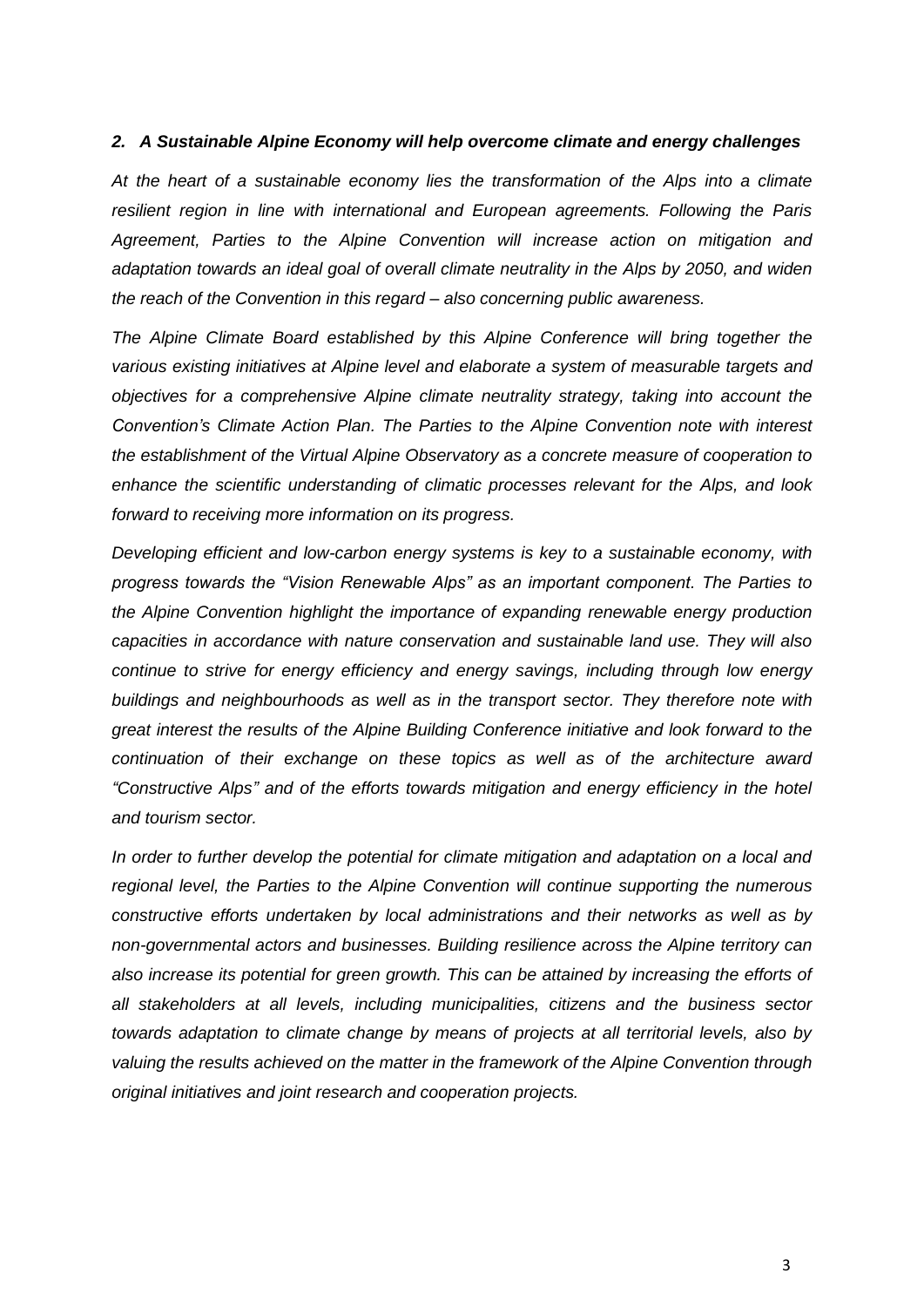# *3. Nature and landscape are assets for a Sustainable Alpine Economy*

*Nature, including biodiversity, and landscape represent values beyond economic ones and provide the foundation of life and many economic activities in the Alps. In order to incorporate such values into economic decision-making, Parties to the Alpine Convention will foster dialogues and joint projects among relevant public and private actors from nature and landscape protection and other sectors, including assessing and internalising environmental externalities.*

*In order to strengthen natural hazards and risk governance, the Alpine Conference dedicates the 7th report on the State of the Alps to the topic of "Risk Governance in the Context of Natural Hazards". The Parties to the Alpine Convention will also enhance their efforts concerning sustainable water management that creates synergies between ecological preservation and the restoration of rivers and the requirements of flood protection.*

*The Parties to the Alpine Convention highlight the role of ecological networks of protected and non-protected areas in creating green jobs, sustainable value chains and regional environmentally-friendly products. They will use existing and new pilot regions in the framework of the Platform Ecological Network to test promising best practices that may positively affect regional sustainable economic development. In order to allow for such biodiversity and landscape protection approaches to stretch beyond the core Alpine region, the cooperation between the Platform Ecological Network and the newly established Action Group 7 on ecological connectivity of the EU Strategy for the Alpine Region (EUSALP) should be enhanced.*

*Alpine tourism benefits from the region's natural and cultural resources, landscapes and biodiversity - while also being a driver for economic development as well as environmental change. To strike a balance between these aspects, Parties to the Alpine Convention will further focus on the tourism sector's potential for creating sustainable jobs, income and recreation opportunities. The Parties to the Alpine Convention encourage all relevant actors to develop additional sustainable tourism offers, including sustainable all year offers.*

### *4. A resource-efficient economy is key to a sustainable future*

*The Parties to the Alpine Convention will support action on resource efficiency and reduced resource input - such as of water, energy, material, land and soil – as well as on waste reduction and resource recycling, also on the basis of the circular economy principles. They will promote an increased use of regionally available, renewable resources such as wood for production and building, making use of the entire resource life cycle.*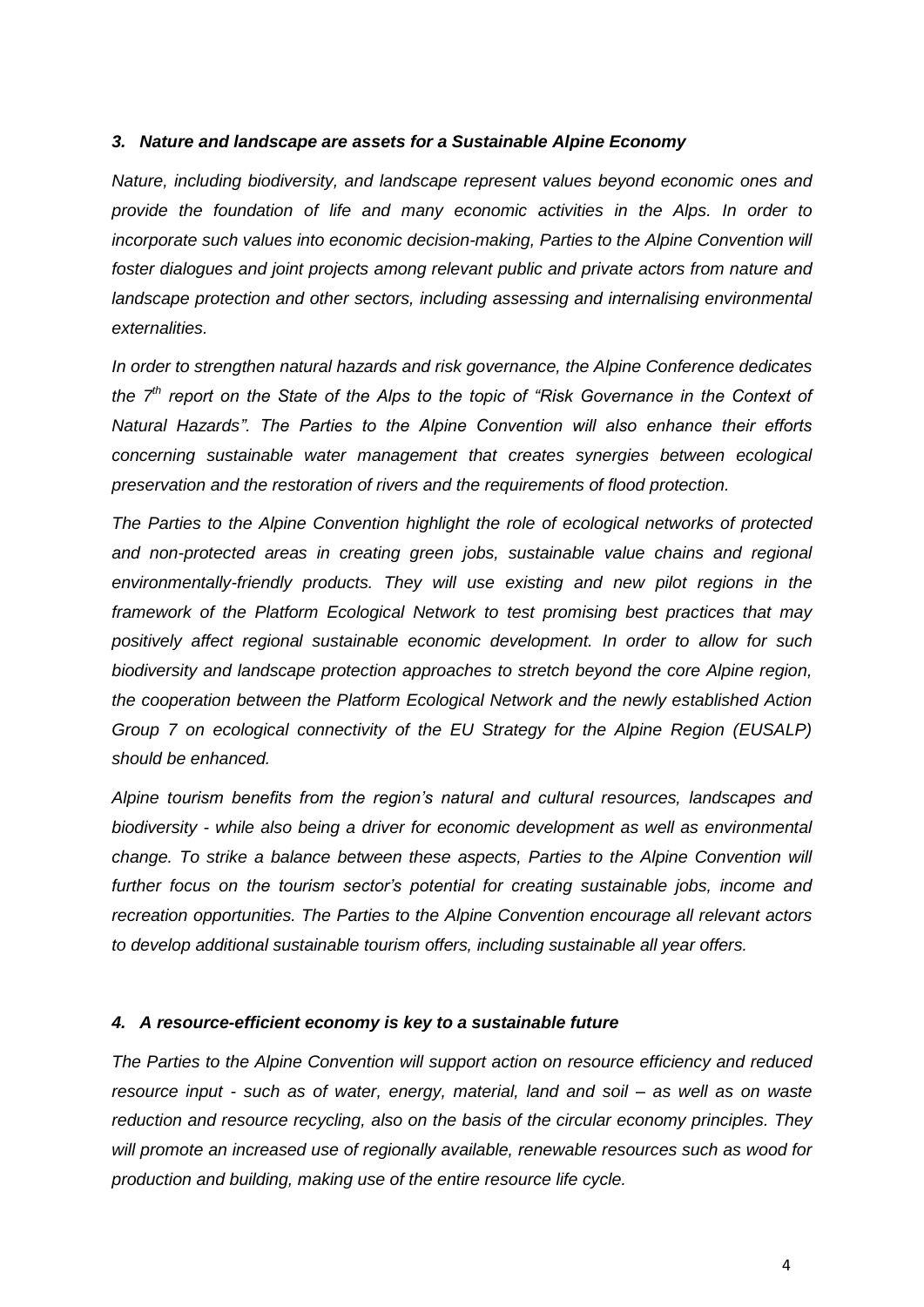*Land and soil in the Alps are limited resources. The Parties to the Alpine Convention will therefore support policies and activities aimed at a sustainable land and soil management and spatial development. Welcoming the adoption of the Declaration on Sustainable Spatial Development in the Alps by the ministers responsible for Spatial Planning, they look forward to continuing the open expert group on this matter and strengthening their exchange on a common vision for spatial planning in the Alps, to fully achieve the objectives of the Protocol on Spatial planning and sustainable development.*

*Regarding the conservation and careful use of soil, Parties to the Alpine Convention will take further steps with regard to implementing the Soil Conservation Protocol and strengthening qualitative and quantitative soil conservation, inter alia by establishing a technical soil conservation working group or platform.*

*Sustainable mountain forestry and agriculture are key drivers of a sustainable alpine economy. Sustainable mountain agriculture inter alia produces high-quality products while saving resources, maintaining and developing typical cultural landscapes, protecting biodiversity and providing economic benefits and food security. Mountain forestry plays an important role in providing a sustainable energy source as well as high-quality materials and contributes to risk reduction of natural hazards.*

*In the context of a sustainable resource use, the Parties to the Alpine Convention will also conscientiously fulfil their responsibilities in supporting the Permanent Secretariat and the Land of Carinthia in their role as co-leaders of EUSALP action group 6 on natural resources including water and cultural resources – while also participating in other action groups such as action group 4 on intermodality and interoperability of transport. In general, the Convention and its Protocols and the knowledge accumulated on their basis provide the foundation for the contribution of the Alpine Convention to the EUSALP; their objectives should be integrated into the work of EUSALP overall.* 

### *5. A Sustainable Alpine Economy requires continuous efforts*

*The Parties to the Alpine Convention call upon all Observers and other relevant actors to support the efforts to progressively to shift to a sustainable economy in the Alps.*

*To mobilise resources and a broad range of stakeholders, the Parties to the Alpine Convention will address sustainable economic practices in joint transnational projects, making use of funding instruments such as the INTERREG Alpine Space Programme.*